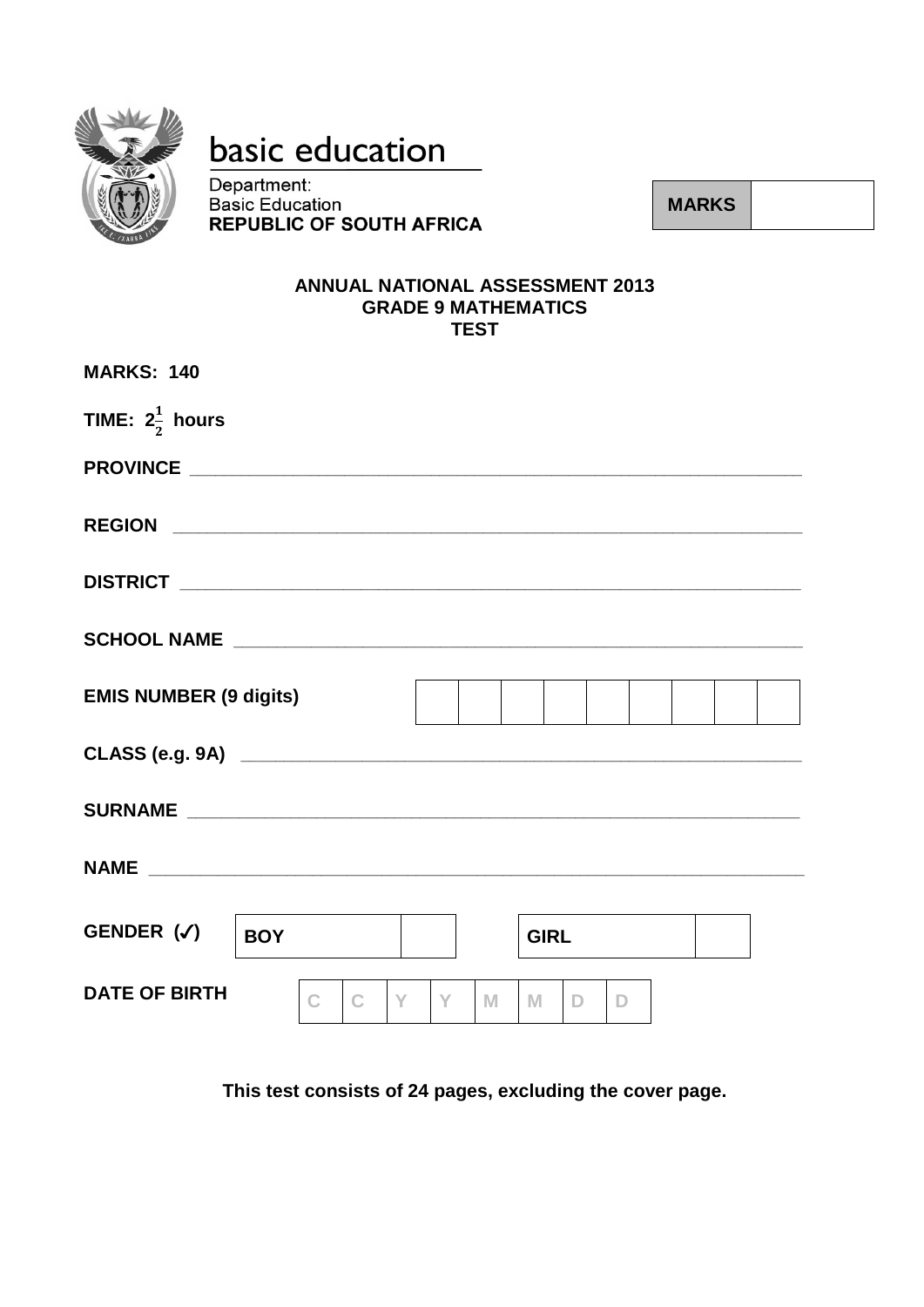#### **Instructions to the learner**

- 1. Read all the instructions carefully.
- 2. Question 1 consists of 10 multiple-choice questions. Circle the letter of the correct answer.
- 3. Answer questions 2 to14 in the spaces or frames provided.
- 4. Show all working.
- 5. Give a reason for each statement in **QUESTION 8.**
- 6. The test counts 140 marks.
- 7. The test duration is  $2\frac{1}{2}$  hours.
- 8. The teacher will lead you through the practice exercise before you start the test.
- 9. You may use an approved scientific calculator (non-programmable and non-graphical).

#### **Practice exercise**

Circle the letter of the correct answer.

Which of the numbers below is a mixed number?



You have answered the question correctly if you have circled B.

#### **The test starts on the next page.**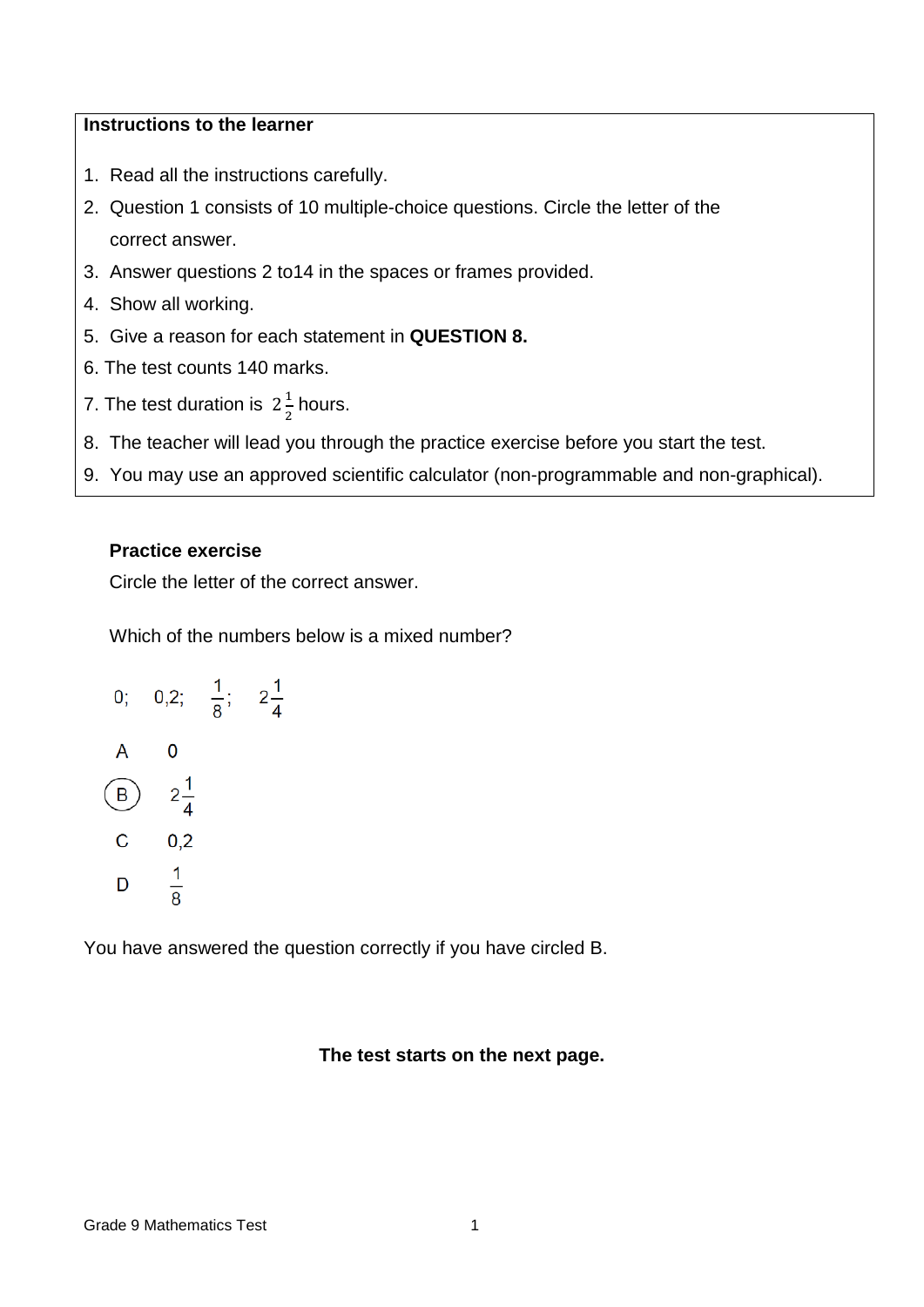- 1.1 Which ONE of the following numbers is an irrational number?
	- A  $\frac{-3}{2}$ 5 B  $\sqrt{5}$  $C$  0,  $\dot{3}$ D  $\sqrt[3]{-64}$
- 1.2 Which number is missing in the number sequence?

| $\frac{1}{3}$ ; | $\ldots$ ; $\frac{1}{12}$ ; $\frac{1}{24}$ ; | $\mathbf{1}$<br>48 |
|-----------------|----------------------------------------------|--------------------|
| A               | $\frac{1}{6}$                                |                    |
| B               | $\frac{1}{8}$                                |                    |
| C               | $rac{1}{9}$                                  |                    |
| D               | $\mathbf{1}$<br>$\overline{10}$              |                    |

1.3 The straight line graph defined by  $3y + 2x + 1 = 0$  will cut the X-axis at the point ...

| А | $(-2; 0)$                |
|---|--------------------------|
| B | $(-\frac{1}{2} \,; \,0)$ |
| С | $(-3; 0)$                |
| D | $(-\frac{1}{3}$ ; 0)     |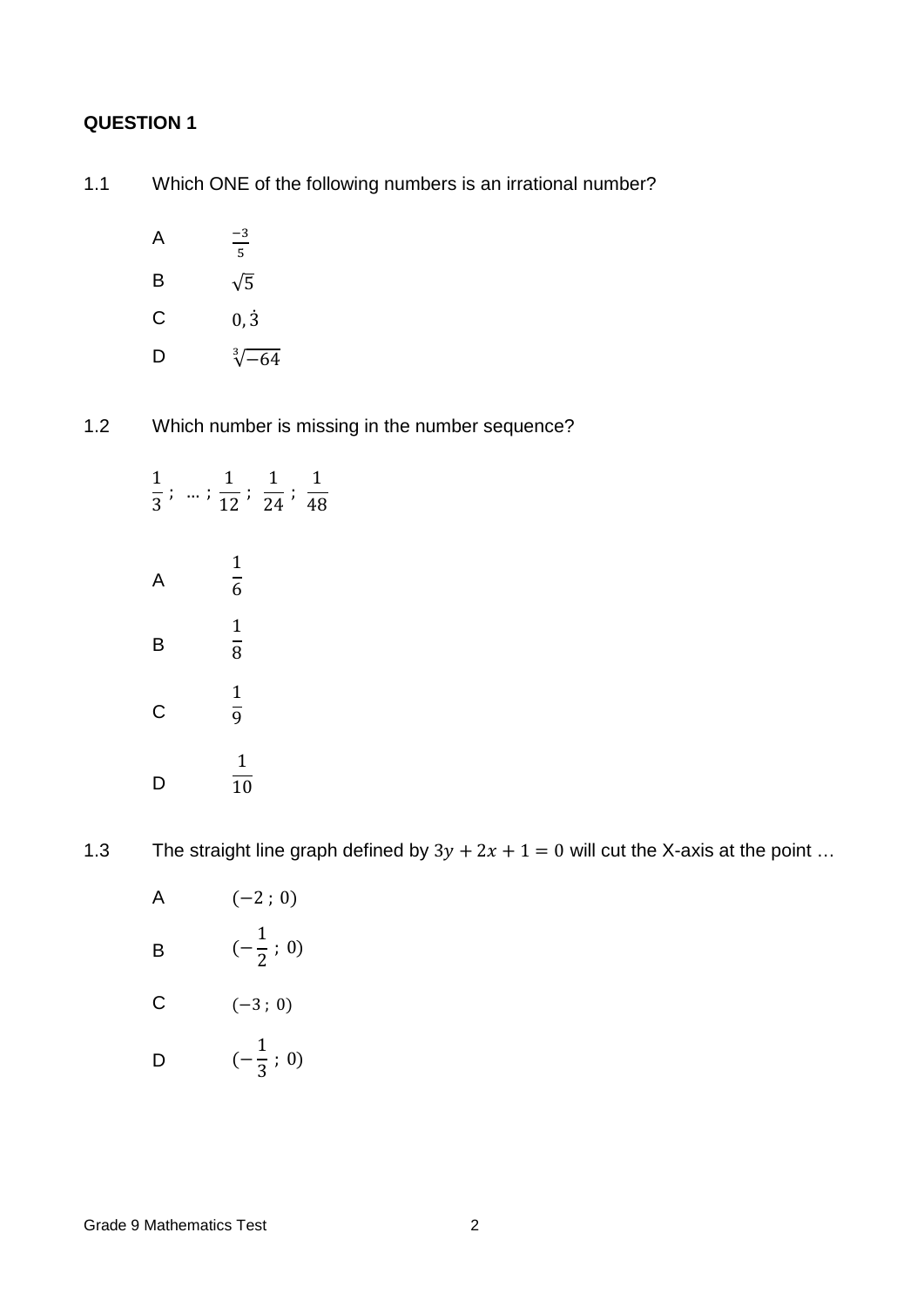1.4 Given the expression:  $\frac{x-y}{3} + 4 - x^2$ 

Circle the letter of the incorrect statement.

- A The expression consists of 3 terms.
- B The coefficient of *x* is 1.
- C The coefficient of  $x^2$  is -1.
- D The expression contains 2 variables.

1.5 Complete: 
$$
(-3xy^2)^2 =
$$

| A | $-6x^2y^2$ |
|---|------------|
| В | $-9x^2y^4$ |
| С | $9x^2y^4$  |
| D | $6x^2y^2$  |

1.6 0,000065 written in scientific notation is:

| А | $0,65 \times 10^{-5}$ |
|---|-----------------------|
| в | $7.0 \times 10^{-5}$  |
| C | $6.5 \times 10^{-5}$  |
| D | $65 \times 10^{-5}$   |

1.7 Complete:  $9^{-1} \div 3^{-1} =$ 

 $A$   $3^2$ B 9 C 3 D 1  $\overline{3}$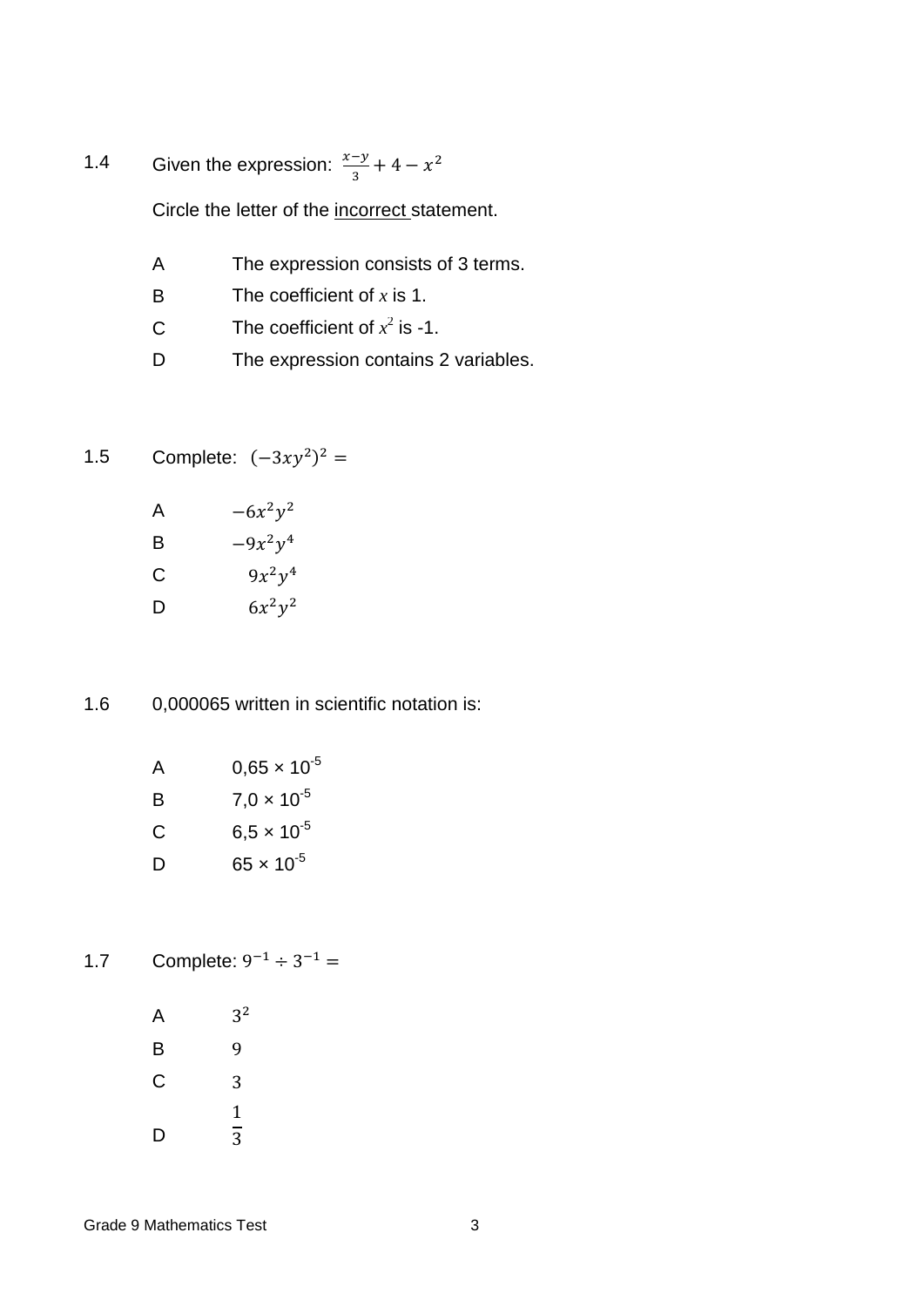1.8 In the figure below,  $PS \parallel QR$ . Which ONE of the following statements is true for this figure?



- A ΔPTS ≡ ΔPQT
- B ΔPTS ≡ ΔRTQ
- C ΔPTS III ΔSRT
- D ΔPTS III ΔRTQ
- 1.9 In the figure below, side DF of  $ΔEDF$  is produced to C. Calculate the size of  $\hat{E}$  in terms of x.

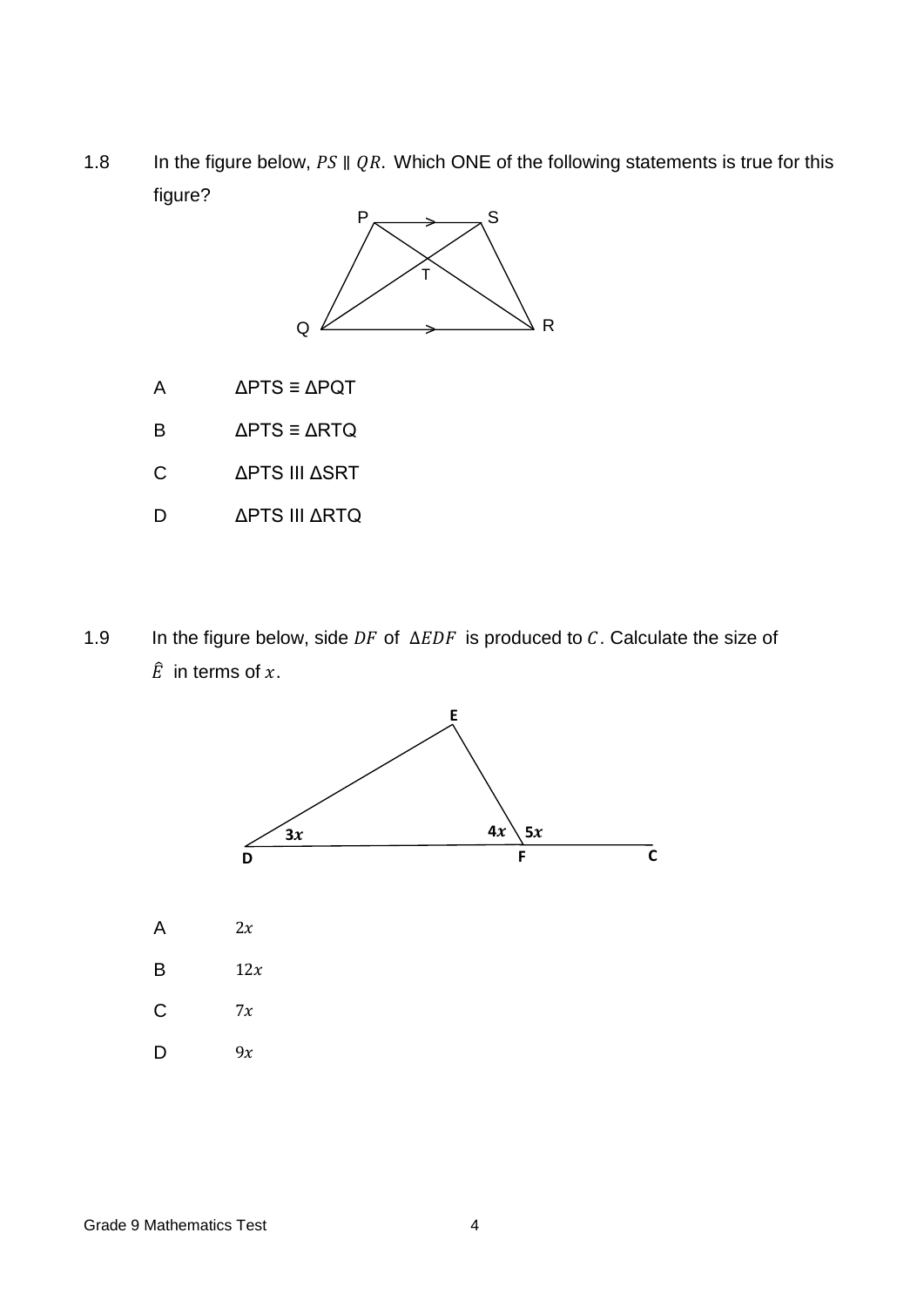$$
\begin{array}{|c|c|c|c|}\hline 2 & 3 & 5 & 6 & 8 \\ \hline \hline 10 & 11 & 11 & 12 & 14 & 18 & 18 \\ \hline \end{array}
$$

The above discs are placed into a bag. What is the probability of taking out a disc marked with a number that is a multiple of 4?



**[10]**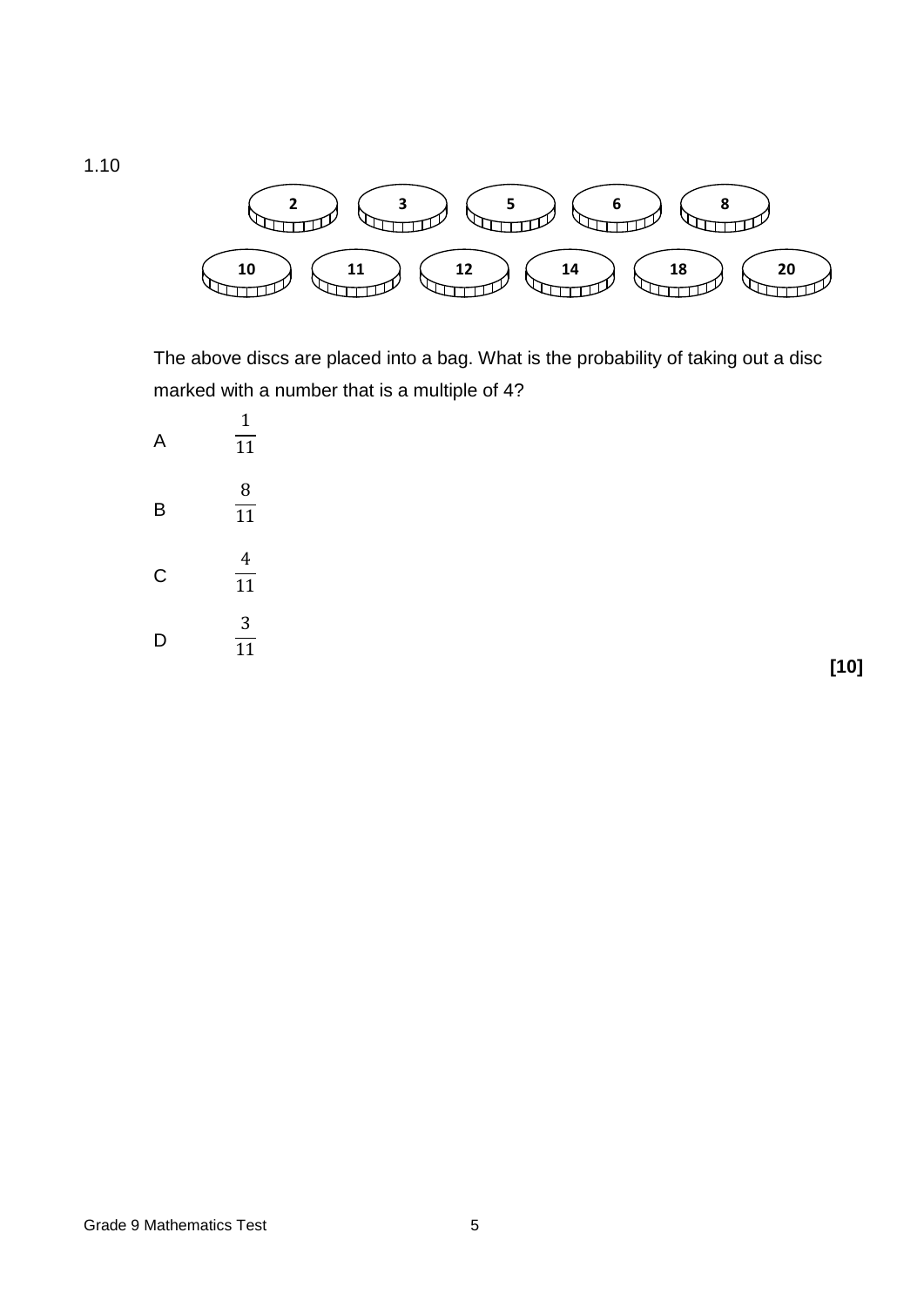Simplify each of the following expressions:

2.1 
$$
\frac{6x^5}{x^4} - \frac{15x^3}{3x^2}
$$

 $(3)$ 

# 2.2  $x(x+2)-(x-1)(x-3)$



# 2.3  $\sqrt{225x^4} - \sqrt[3]{125x^6}$

 $(5)$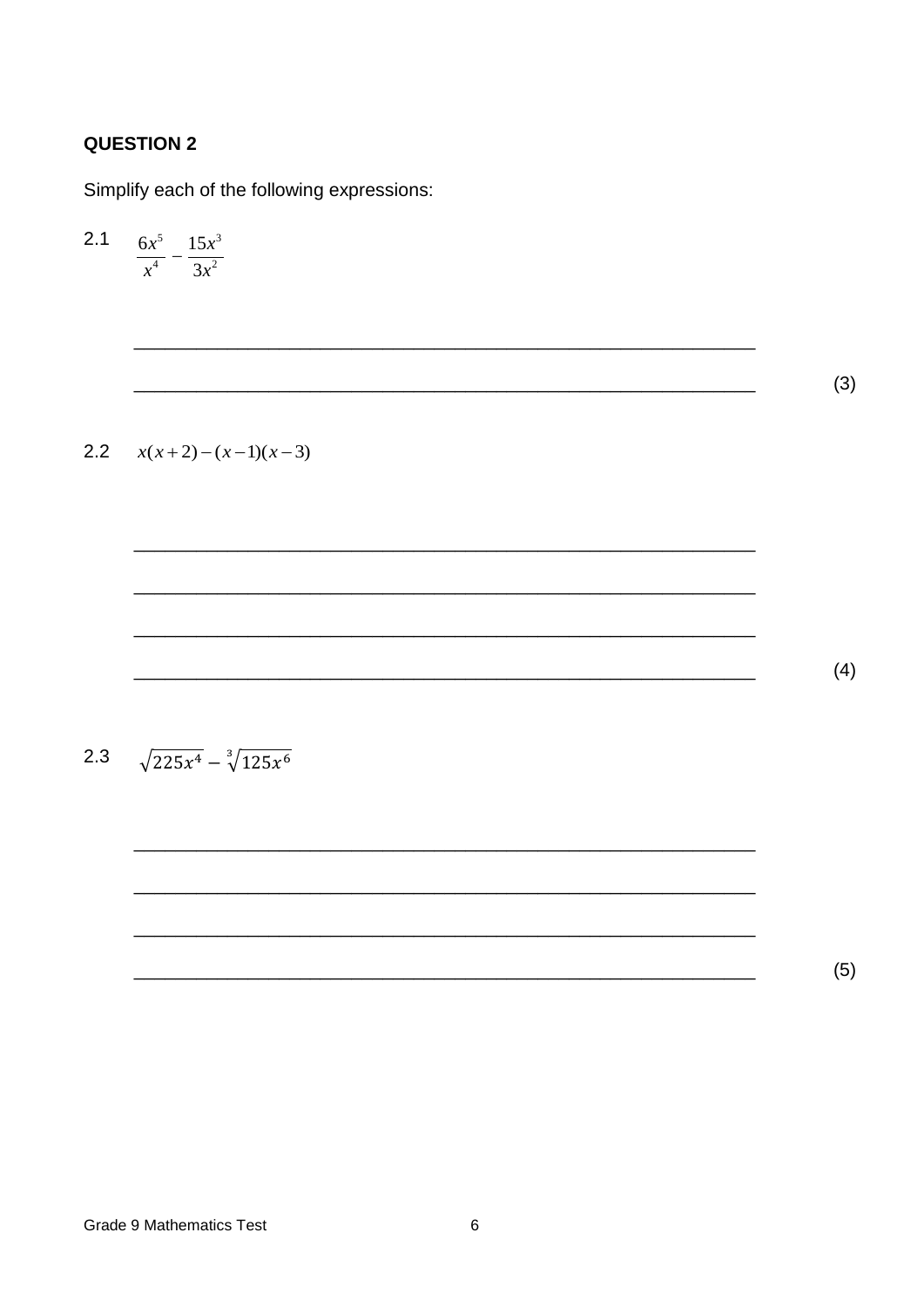2.4 
$$
\frac{2x+1}{4} - \frac{x+2}{2} - \frac{1}{4}
$$

Factorise fully:

3.1  $6a^3 - 12a^2 + 18a$ 

3.2  $7x^2 - 28$ 

 $(2)$  $\hat{[4]}$ 

 $(2)$ 

 $(4)$  $[16]$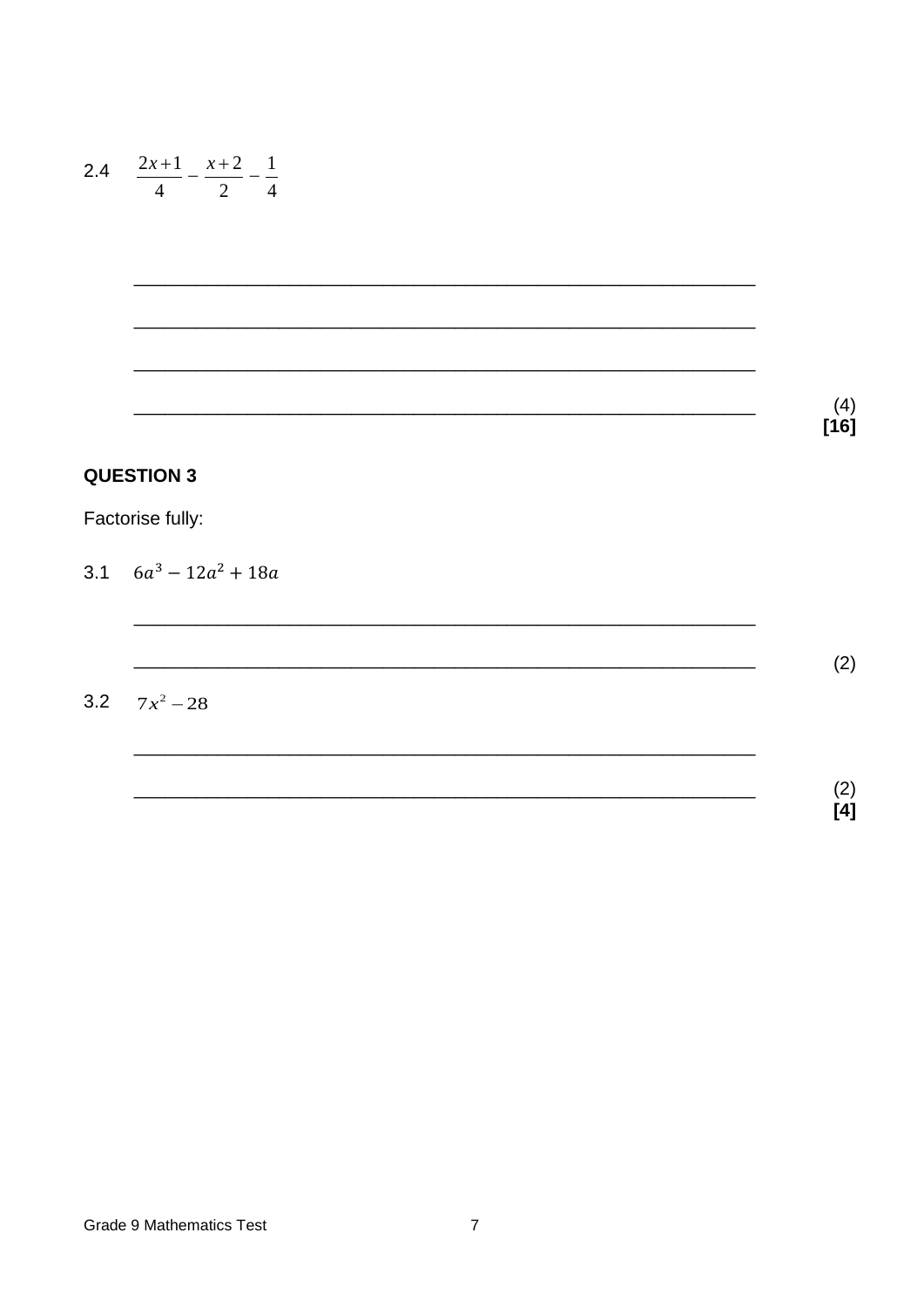Solve for  $x$ :

4.1  $3x - 1 = 5$ 

 $(2)$ 

4.2  $2(x-2)^2 = (2x-1)(x-3)$ 

 $(4)$  $4.3$  $\frac{2x-3}{2} + \frac{x+1}{3} = \frac{3x-1}{2}$  $(4)$  $4.4$  $x^3 = 64$ 

> $(2)$  $[12]$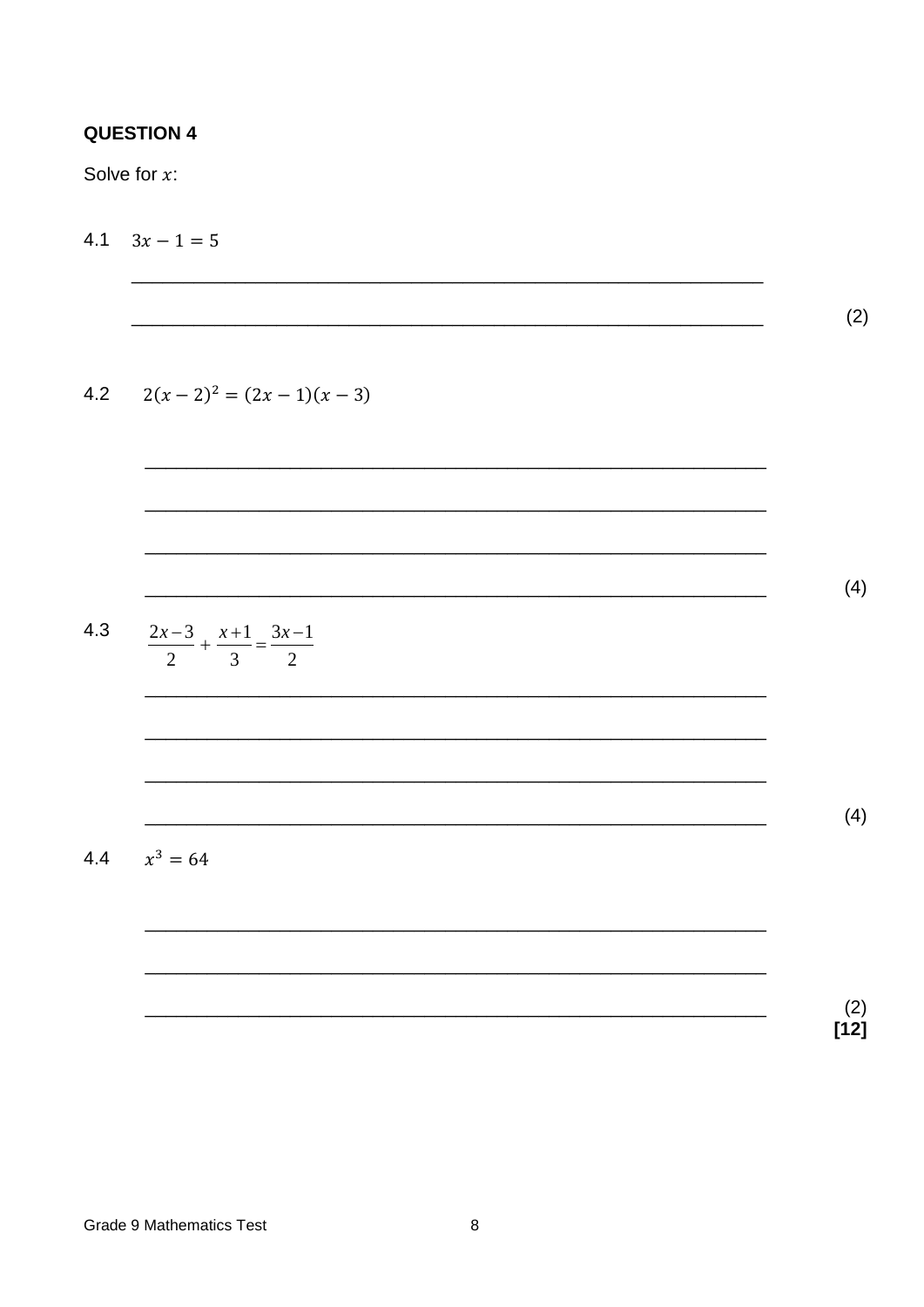5.1 Write down the next TWO terms in the number sequence 7; 11; 15; ….

|                                                                     | (2)            |
|---------------------------------------------------------------------|----------------|
| 5.2 Write down the general term $T_n$ of the above number sequence. |                |
| $Tn = \underline{\hspace{2cm}}$                                     |                |
| 5.3 Calculate the value of the 50 <sup>th</sup> term.               |                |
|                                                                     |                |
|                                                                     |                |
|                                                                     | $^{\prime}$ 2. |
|                                                                     | 6              |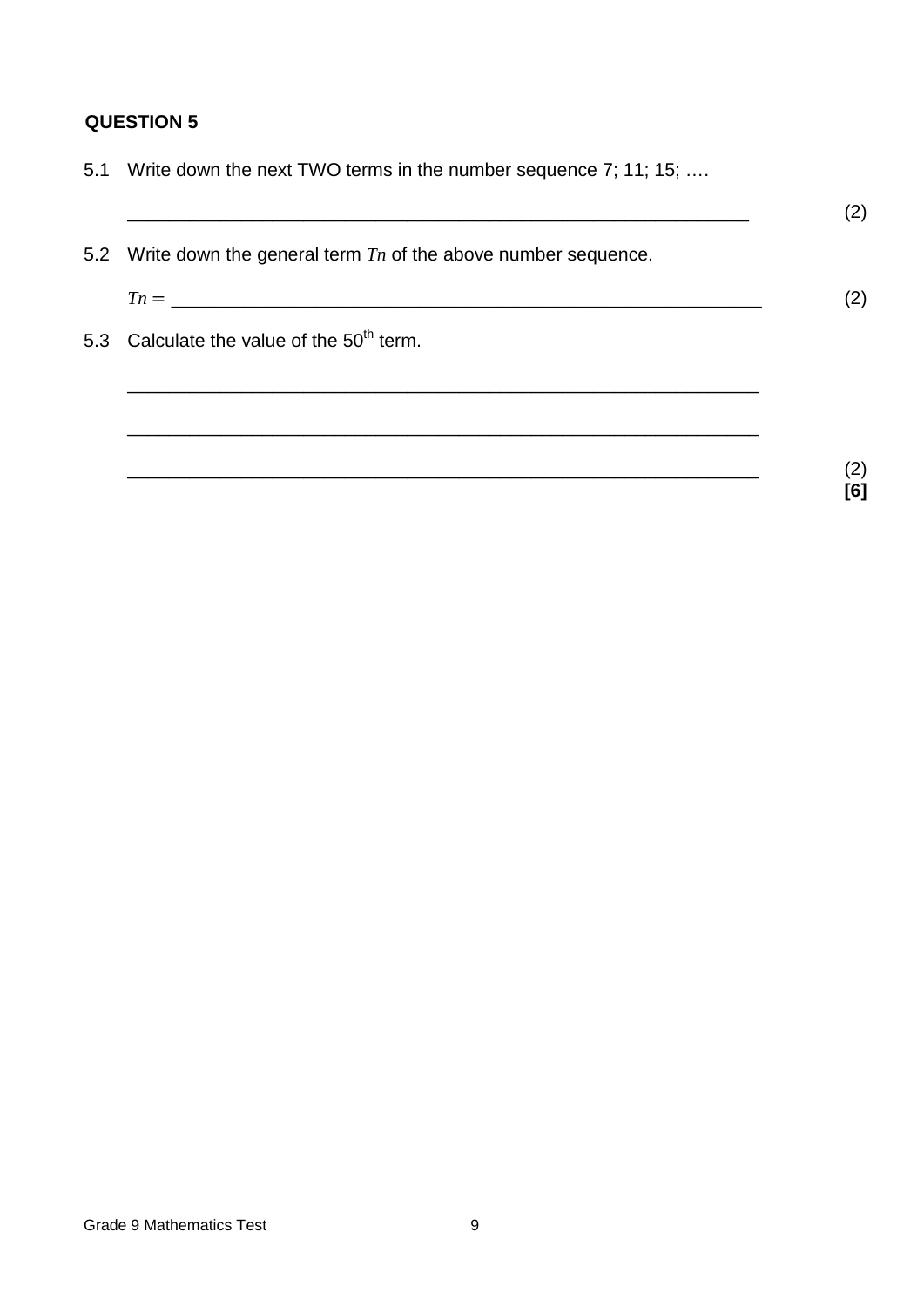6.1 How long will it take to travel 432 kilometres at an average speed of 96 kilometres per hour? \_\_\_\_\_\_\_\_\_\_\_\_\_\_\_\_\_\_\_\_\_\_\_\_\_\_\_\_\_\_\_\_\_\_\_\_\_\_\_\_\_\_\_\_\_\_\_\_\_\_\_\_\_\_\_\_\_\_\_\_\_ \_\_\_\_\_\_\_\_\_\_\_\_\_\_\_\_\_\_\_\_\_\_\_\_\_\_\_\_\_\_\_\_\_\_\_\_\_\_\_\_\_\_\_\_\_\_\_\_\_\_\_\_\_\_\_\_\_\_\_\_\_ (2) 6.2 Calculate the simple interest on R3 500 invested at 6% per annum for 3 years. \_\_\_\_\_\_\_\_\_\_\_\_\_\_\_\_\_\_\_\_\_\_\_\_\_\_\_\_\_\_\_\_\_\_\_\_\_\_\_\_\_\_\_\_\_\_\_\_\_\_\_\_\_\_\_\_\_\_\_\_\_ \_\_\_\_\_\_\_\_\_\_\_\_\_\_\_\_\_\_\_\_\_\_\_\_\_\_\_\_\_\_\_\_\_\_\_\_\_\_\_\_\_\_\_\_\_\_\_\_\_\_\_\_\_\_\_\_\_\_\_\_\_ \_\_\_\_\_\_\_\_\_\_\_\_\_\_\_\_\_\_\_\_\_\_\_\_\_\_\_\_\_\_\_\_\_\_\_\_\_\_\_\_\_\_\_\_\_\_\_\_\_\_\_\_\_\_\_\_\_\_\_\_\_ \_\_\_\_\_\_\_\_\_\_\_\_\_\_\_\_\_\_\_\_\_\_\_\_\_\_\_\_\_\_\_\_\_\_\_\_\_\_\_\_\_\_\_\_\_\_\_\_\_\_\_\_\_\_\_\_\_\_\_\_\_ \_\_\_\_\_\_\_\_\_\_\_\_\_\_\_\_\_\_\_\_\_\_\_\_\_\_\_\_\_\_\_\_\_\_\_\_\_\_\_\_\_\_\_\_\_\_\_\_\_\_\_\_\_\_\_\_\_\_\_\_\_ (5) 6.3 Calculate how much money you will owe the bank after 3 years if you borrow R7 500 from the bank at 13% per annum compound interest. \_\_\_\_\_\_\_\_\_\_\_\_\_\_\_\_\_\_\_\_\_\_\_\_\_\_\_\_\_\_\_\_\_\_\_\_\_\_\_\_\_\_\_\_\_\_\_\_\_\_\_\_\_\_\_\_\_\_\_\_ \_\_\_\_\_\_\_\_\_\_\_\_\_\_\_\_\_\_\_\_\_\_\_\_\_\_\_\_\_\_\_\_\_\_\_\_\_\_\_\_\_\_\_\_\_\_\_\_\_\_\_\_\_\_\_\_\_\_\_\_ \_\_\_\_\_\_\_\_\_\_\_\_\_\_\_\_\_\_\_\_\_\_\_\_\_\_\_\_\_\_\_\_\_\_\_\_\_\_\_\_\_\_\_\_\_\_\_\_\_\_\_\_\_\_\_\_\_\_\_\_  $\hspace{1.5cm} (4)$ 

**[11]**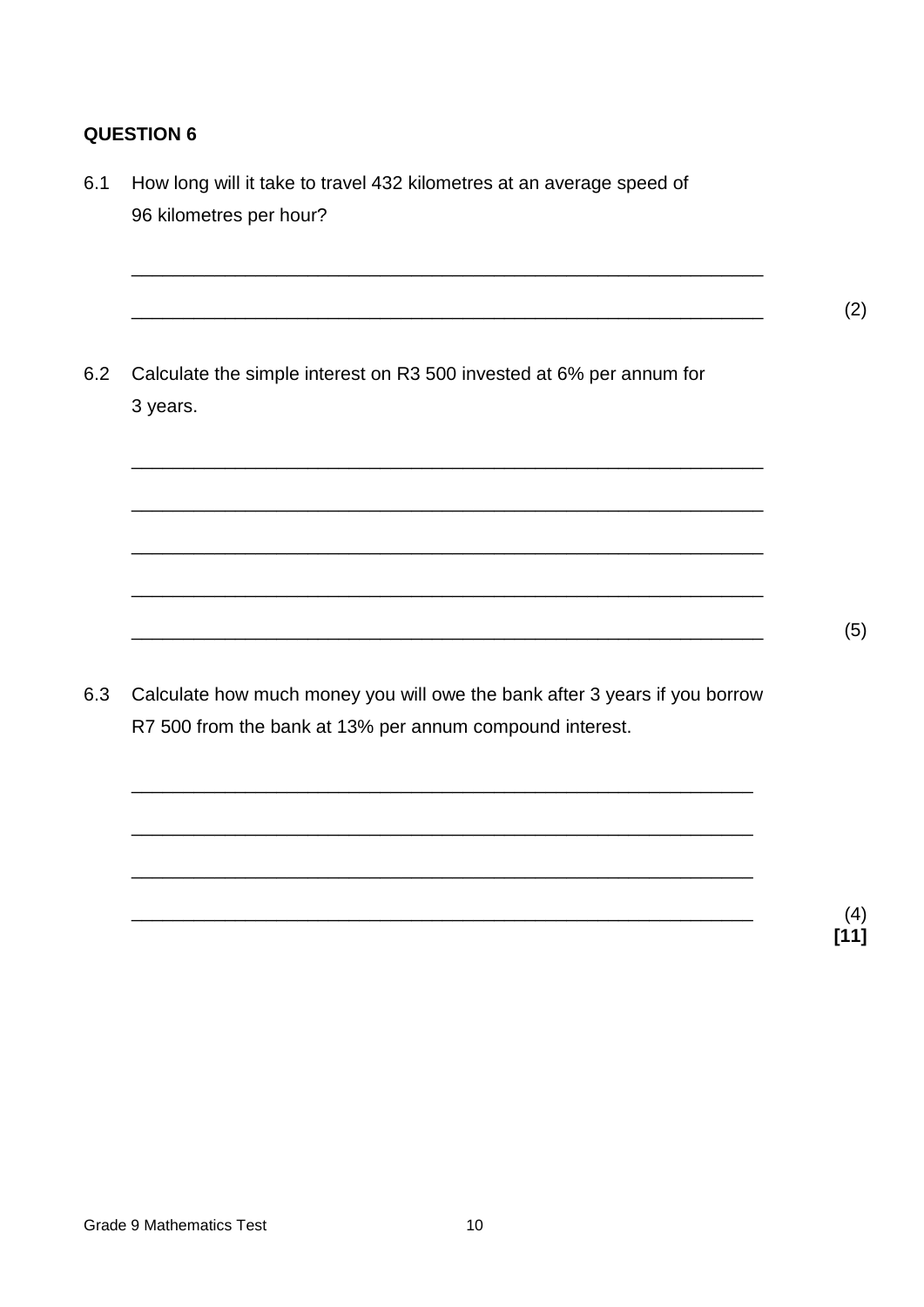7.1 Use the graph below to answer the questions that follow.



## 7.1.1 Write down the coordinates of points A, B and C in the table.

| x-coordinate |  |             |
|--------------|--|-------------|
| y-coordinate |  | $\sim$<br>ഄ |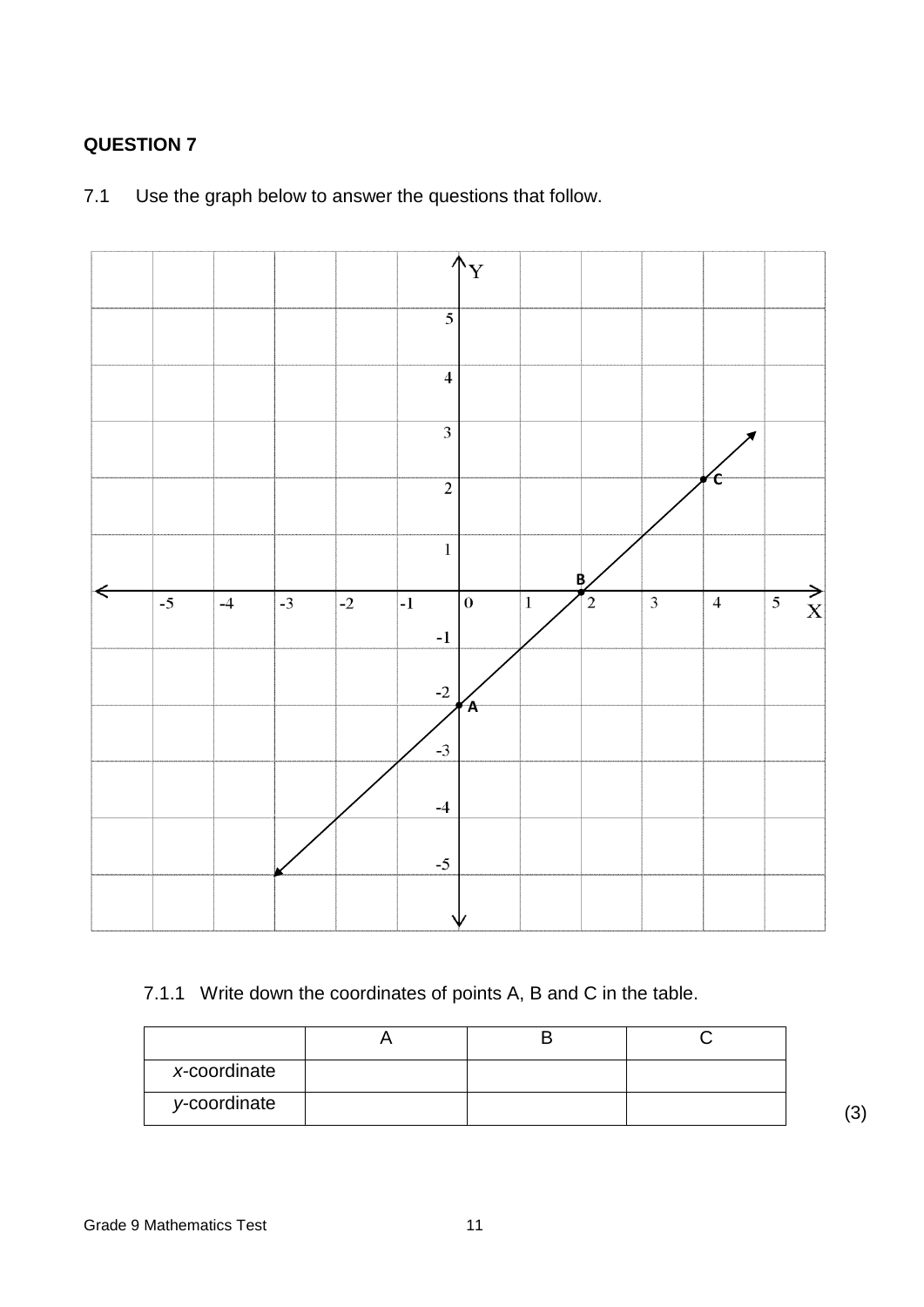7.1.2 Use the table in question 7.1.1 or any other method to determine the equation of line ABC.

\_\_\_\_\_\_\_\_\_\_\_\_\_\_\_\_\_\_\_\_\_\_\_\_\_\_\_\_\_\_\_\_\_\_\_\_\_\_\_\_\_\_\_\_\_\_\_\_\_\_\_\_\_\_\_\_

\_\_\_\_\_\_\_\_\_\_\_\_\_\_\_\_\_\_\_\_\_\_\_\_\_\_\_\_\_\_\_\_\_\_\_\_\_\_\_\_\_\_\_\_\_\_\_\_\_\_\_\_\_\_\_\_ (2)

- 7.2 Use the grid below to answer the questions that follow.
	- 7.2.1 Draw the graphs defined by  $y = -2x + 4$  and  $x = 1$  on the given set of axes. Label each graph and clearly mark the points where the lines cut the axes.

|   |      |      |      |            |                         | Ý                |         |            |                         |                |                                    |
|---|------|------|------|------------|-------------------------|------------------|---------|------------|-------------------------|----------------|------------------------------------|
|   |      |      |      |            |                         |                  |         |            |                         |                |                                    |
|   |      |      |      |            |                         |                  |         |            |                         |                |                                    |
|   |      |      |      |            | $\overline{5}$          |                  |         |            |                         |                |                                    |
|   |      |      |      |            |                         |                  |         |            |                         |                |                                    |
|   |      |      |      |            |                         |                  |         |            |                         |                |                                    |
|   |      |      |      |            |                         |                  |         |            |                         |                |                                    |
|   |      |      |      |            | $\overline{\mathbf{4}}$ |                  |         |            |                         |                |                                    |
|   |      |      |      |            |                         |                  |         |            |                         |                |                                    |
|   |      |      |      |            |                         |                  |         |            |                         |                |                                    |
|   |      |      |      |            | $\overline{3}$          |                  |         |            |                         |                |                                    |
|   |      |      |      |            |                         |                  |         |            |                         |                |                                    |
|   |      |      |      |            |                         |                  |         |            |                         |                |                                    |
|   |      |      |      |            | $\overline{2}$          |                  |         |            |                         |                |                                    |
|   |      |      |      |            |                         |                  |         |            |                         |                |                                    |
|   |      |      |      |            |                         |                  |         |            |                         |                |                                    |
|   |      |      |      |            |                         |                  |         |            |                         |                |                                    |
|   |      |      |      |            | $\mathbf 1$             |                  |         |            |                         |                |                                    |
|   |      |      |      |            |                         |                  |         |            |                         |                |                                    |
|   |      |      |      |            |                         |                  |         |            |                         |                |                                    |
|   |      |      |      |            |                         |                  |         |            |                         |                |                                    |
| ← |      |      |      |            |                         |                  |         |            |                         |                |                                    |
|   | $-5$ | $-4$ | $-3$ | $\vert$ -2 | $ -1 $                  | $\boldsymbol{0}$ | $\bf 1$ | $\sqrt{2}$ | $\overline{\mathbf{3}}$ | $\overline{4}$ | $\overrightarrow{X}$<br>$\sqrt{5}$ |
|   |      |      |      |            |                         |                  |         |            |                         |                |                                    |
|   |      |      |      |            | $-1$                    |                  |         |            |                         |                |                                    |
|   |      |      |      |            |                         |                  |         |            |                         |                |                                    |
|   |      |      |      |            |                         |                  |         |            |                         |                |                                    |
|   |      |      |      |            | $\textnormal{-}2$       |                  |         |            |                         |                |                                    |
|   |      |      |      |            |                         |                  |         |            |                         |                |                                    |
|   |      |      |      |            |                         |                  |         |            |                         |                |                                    |
|   |      |      |      |            | $-3$                    |                  |         |            |                         |                |                                    |
|   |      |      |      |            |                         |                  |         |            |                         |                |                                    |
|   |      |      |      |            |                         |                  |         |            |                         |                |                                    |
|   |      |      |      |            |                         |                  |         |            |                         |                |                                    |
|   |      |      |      |            | $-4$                    |                  |         |            |                         |                |                                    |
|   |      |      |      |            |                         |                  |         |            |                         |                |                                    |
|   |      |      |      |            |                         |                  |         |            |                         |                |                                    |
|   |      |      |      |            | $-5$                    |                  |         |            |                         |                |                                    |
|   |      |      |      |            |                         |                  |         |            |                         |                |                                    |
|   |      |      |      |            |                         |                  |         |            |                         |                |                                    |
|   |      |      |      |            |                         |                  |         |            |                         |                |                                    |

(5)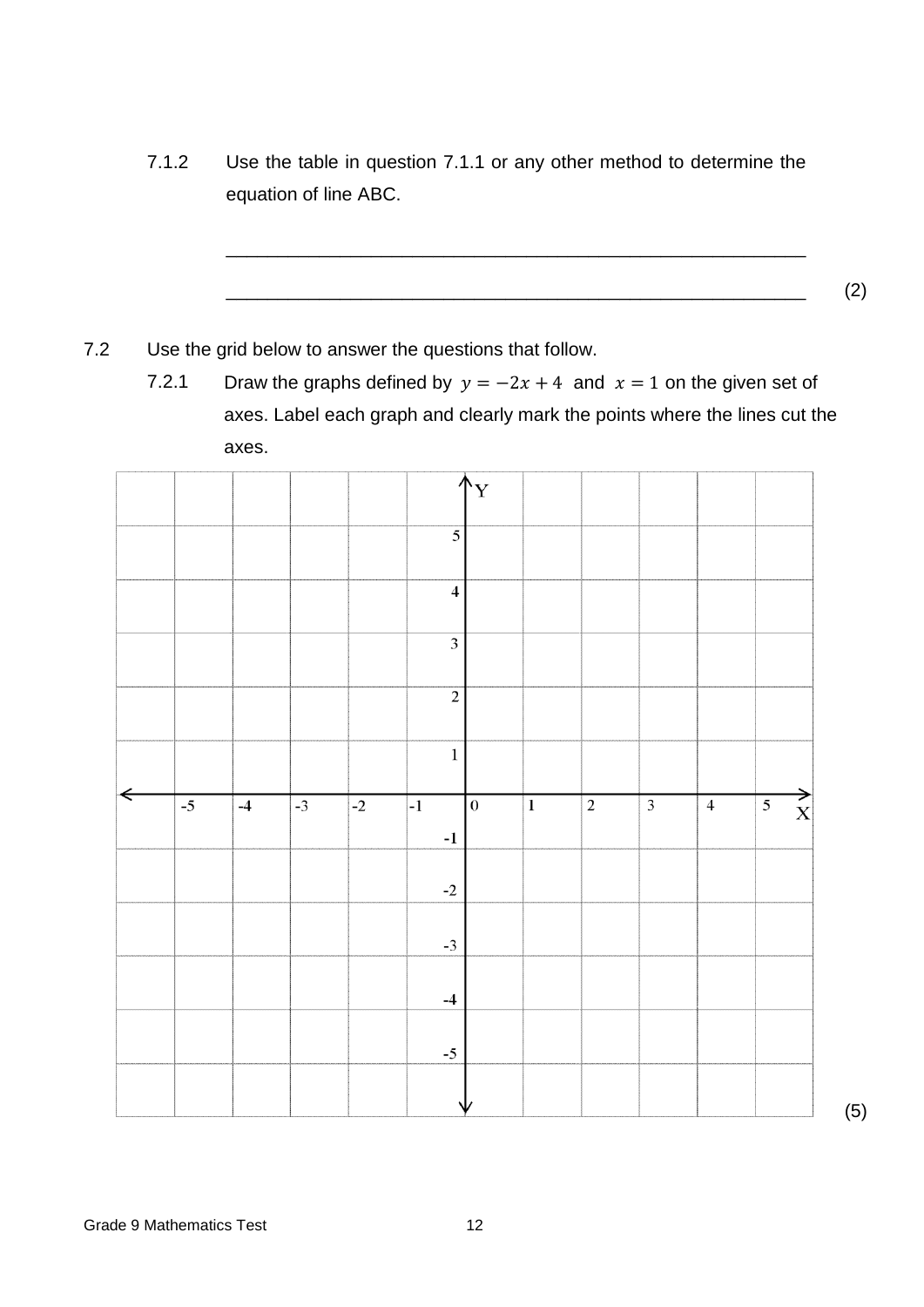7.2.2 Write down the coordinates of the point where the two lines cut one another.

> \_\_\_\_\_\_\_\_\_\_\_\_\_\_\_\_\_\_\_\_\_\_\_\_\_\_\_\_\_\_\_\_\_\_\_\_\_\_\_\_\_\_\_\_\_\_\_\_ (2) **[12]**

#### **QUESTION 8**

8.1 In  $\triangle PRT$  below, *M* is the midpoint of *PR* and  $MR = MT$ .



- If  $\hat{P} = 25^{\circ}$ , calculate with reasons:
- 8.1.1 The size of  $\widehat{T}_{4}$
- \_\_\_\_\_\_\_\_\_\_\_\_\_\_\_\_\_\_\_\_\_\_\_\_\_\_\_\_\_\_\_\_\_\_\_\_\_\_\_\_\_\_\_\_\_\_\_\_\_\_\_\_\_\_\_ (1) 8.1.2 The size of  $\widehat{M}_2$ \_\_\_\_\_\_\_\_\_\_\_\_\_\_\_\_\_\_\_\_\_\_\_\_\_\_\_\_\_\_\_\_\_\_\_\_\_\_\_\_\_\_\_\_\_\_\_\_\_\_\_\_\_\_\_ \_\_\_\_\_\_\_\_\_\_\_\_\_\_\_\_\_\_\_\_\_\_\_\_\_\_\_\_\_\_\_\_\_\_\_\_\_\_\_\_\_\_\_\_\_\_\_\_\_\_\_\_\_\_\_ (1) 8.1.3 The size of  $\hat{R}$ \_\_\_\_\_\_\_\_\_\_\_\_\_\_\_\_\_\_\_\_\_\_\_\_\_\_\_\_\_\_\_\_\_\_\_\_\_\_\_\_\_\_\_\_\_\_\_\_\_\_\_\_\_\_\_ \_\_\_\_\_\_\_\_\_\_\_\_\_\_\_\_\_\_\_\_\_\_\_\_\_\_\_\_\_\_\_\_\_\_\_\_\_\_\_\_\_\_\_\_\_\_\_\_\_\_\_\_\_\_\_ (3)

\_\_\_\_\_\_\_\_\_\_\_\_\_\_\_\_\_\_\_\_\_\_\_\_\_\_\_\_\_\_\_\_\_\_\_\_\_\_\_\_\_\_\_\_\_\_\_\_\_\_\_\_\_\_\_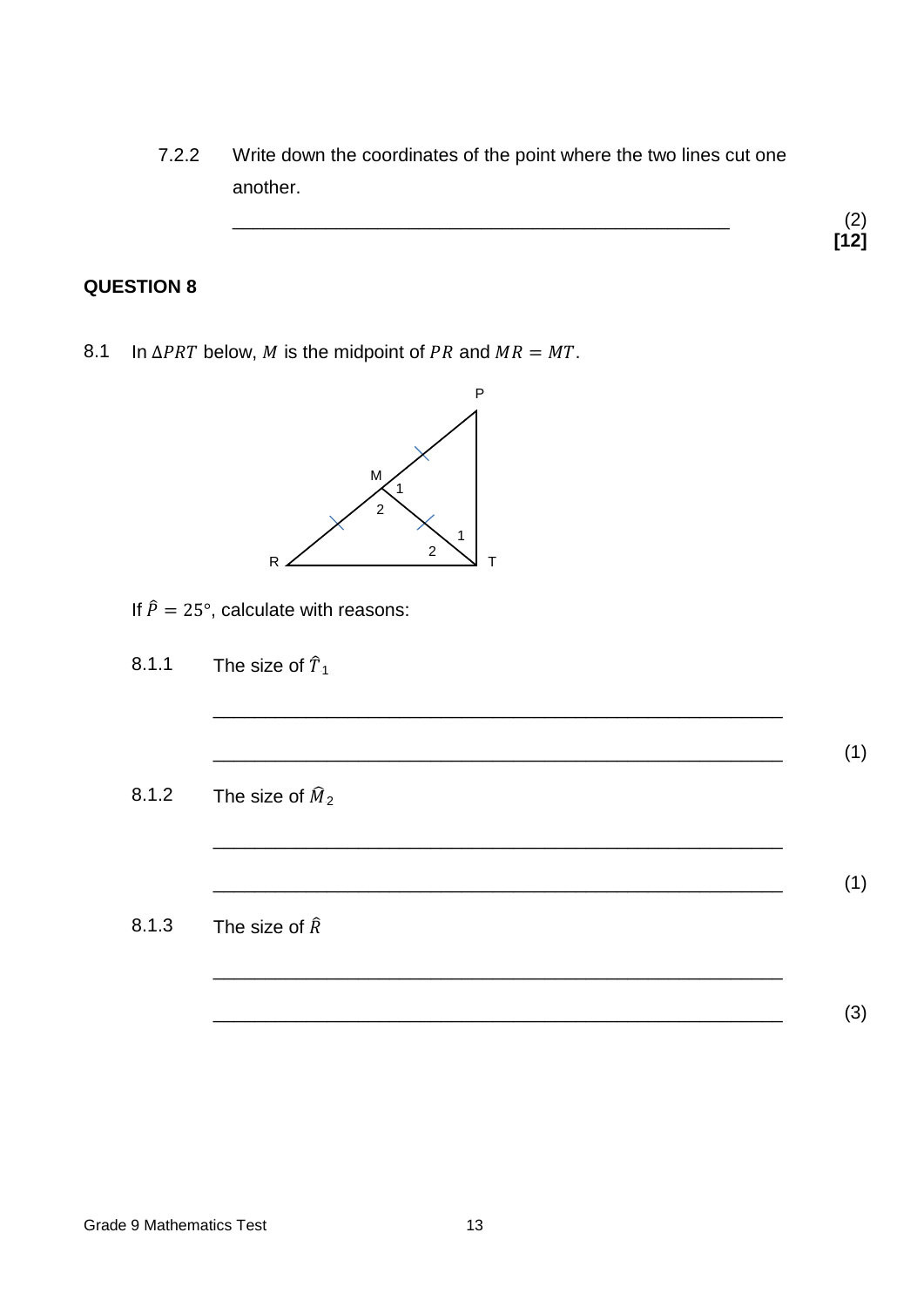8.2 In  $\triangle ABC$ , D and E are points on BC such that  $BD = EC$  and  $AD = AE$ .



\_\_\_\_\_\_\_\_\_\_\_\_\_\_\_\_\_\_\_\_\_\_\_\_\_\_\_\_\_\_\_\_\_\_\_\_\_\_\_\_\_\_\_\_\_\_\_\_\_\_\_\_\_\_ (1)

\_\_\_\_\_\_\_\_\_\_\_\_\_\_\_\_\_\_\_\_\_\_\_\_\_\_\_\_\_\_\_\_\_\_\_\_\_\_\_\_\_\_\_\_\_\_\_\_\_\_\_\_\_\_\_ (1)

- 8.2.1 Why is  $BE = CD$ ?
- 8.2.2 Which triangle is congruent to ∆ABE ?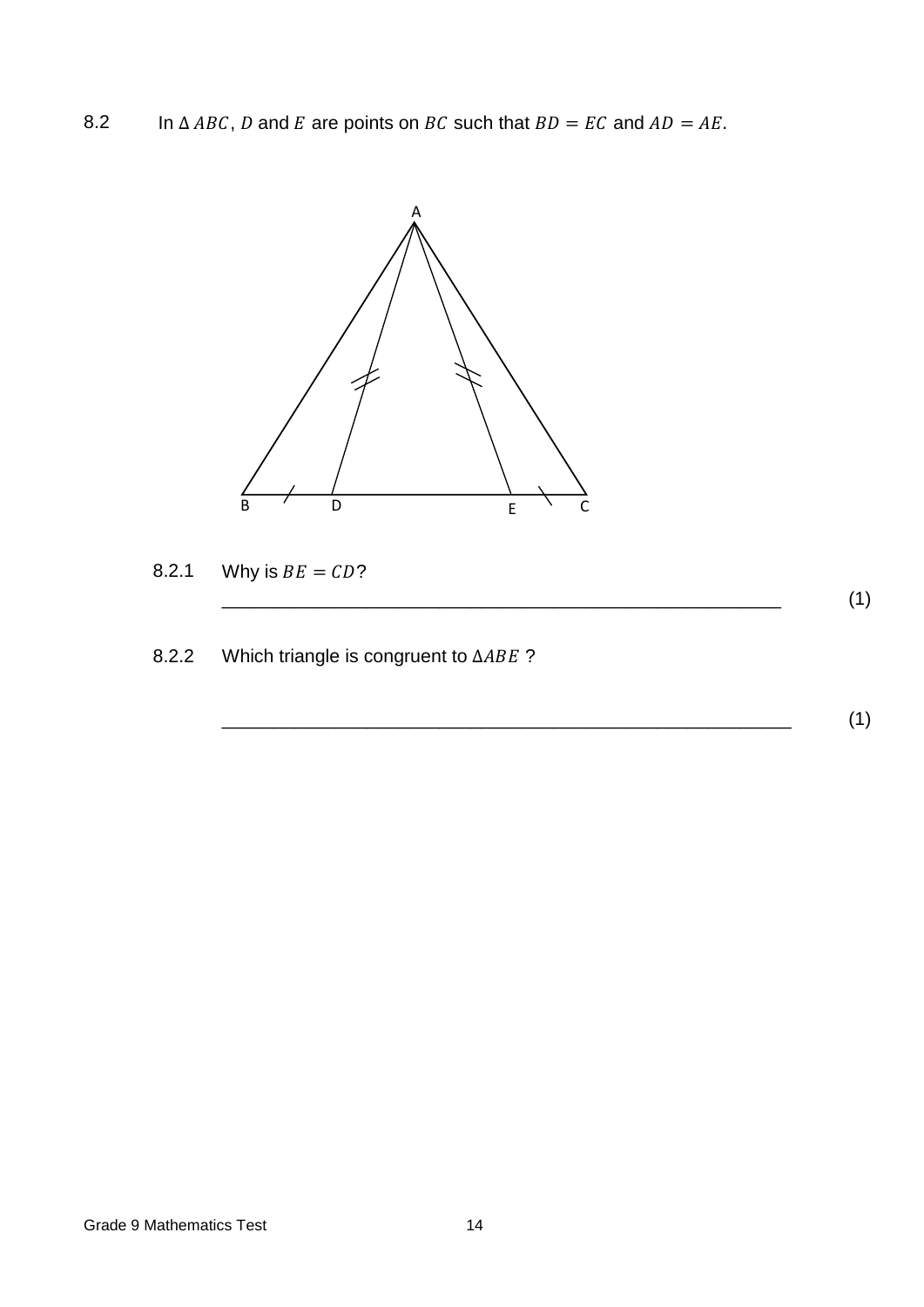8.3 In the figure below  $\Delta KNQ$  and  $\Delta MPQ$  have a common vertex Q. P is a point on  $KQ$  and N is a point on  $MQ$ .  $KQ = MQ$  and  $PQ = QN$ .



\_\_\_\_\_\_\_\_\_\_\_\_\_\_\_\_\_\_\_\_\_\_\_\_\_\_\_\_\_\_\_\_\_\_\_\_\_\_\_\_\_\_\_\_\_\_\_\_\_\_\_\_\_\_\_\_\_\_\_\_

\_\_\_\_\_\_\_\_\_\_\_\_\_\_\_\_\_\_\_\_\_\_\_\_\_\_\_\_\_\_\_\_\_\_\_\_\_\_\_\_\_\_\_\_\_\_\_\_\_\_\_\_\_\_\_\_\_\_\_\_

\_\_\_\_\_\_\_\_\_\_\_\_\_\_\_\_\_\_\_\_\_\_\_\_\_\_\_\_\_\_\_\_\_\_\_\_\_\_\_\_\_\_\_\_\_\_\_\_\_\_\_\_\_\_\_\_\_\_\_\_

Prove with reasons that ΔKNQ ≡ ΔMPQ*.*

\_\_\_\_\_\_\_\_\_\_\_\_\_\_\_\_\_\_\_\_\_\_\_\_\_\_\_\_\_\_\_\_\_\_\_\_\_\_\_\_\_\_\_\_\_\_\_\_\_\_\_\_\_\_\_\_\_\_\_\_ (4)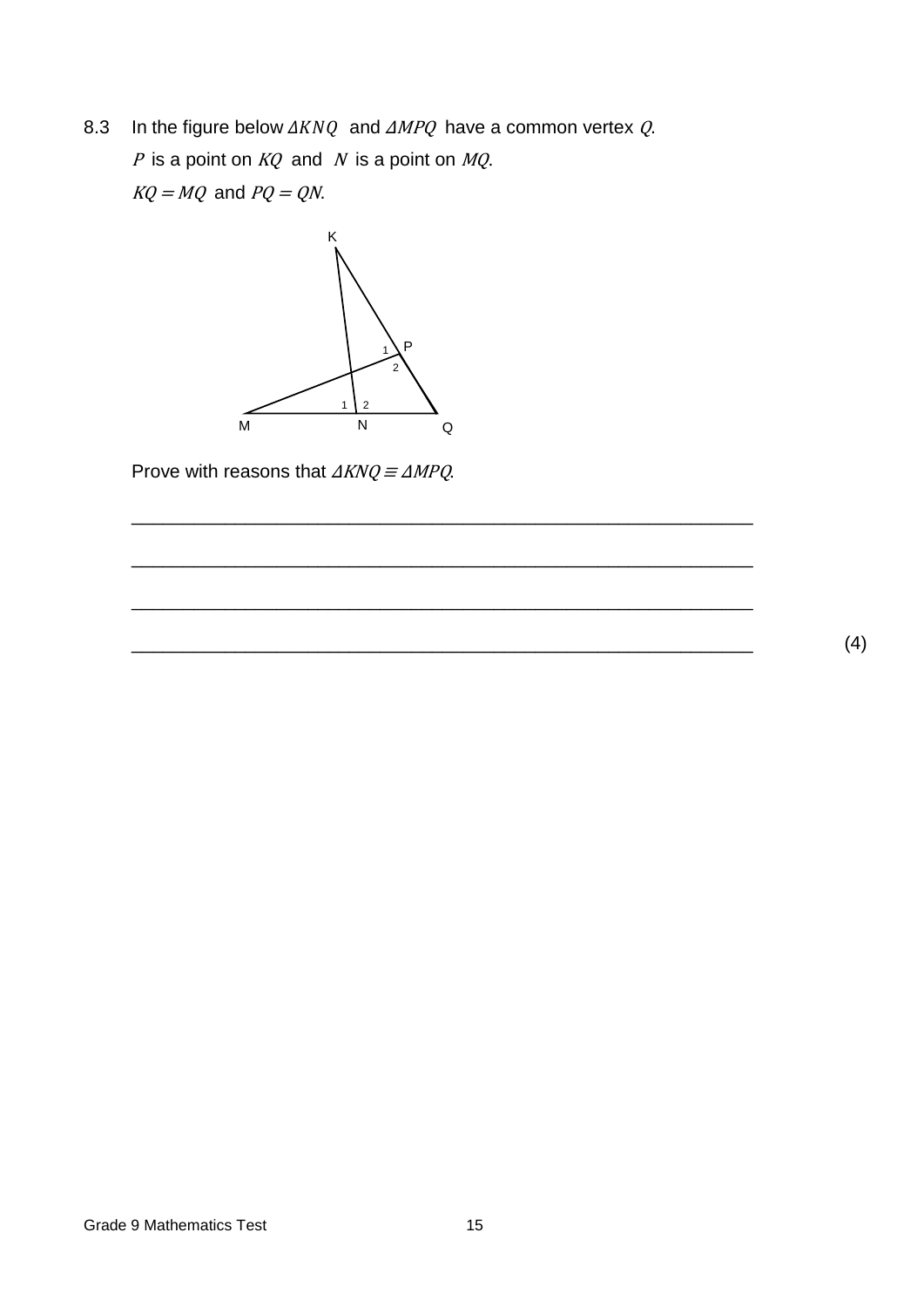8.4 In  $\Delta NML$  below, P and Q are points on the sides  $MN$  and LN respectively such that  $QP$  ||  $LM$ .

 $MN = 16$  cm,  $QP = 3$  cm and  $LM = 8$  cm.



8.4.1 Complete the following (give reasons for the statements): Prove with reasons that  $\Delta QPN$  |||  $\Delta LMN$ .

In  $\triangle QPN$  and  $\triangle LMN$ 

\_\_\_\_\_\_\_\_\_\_\_\_\_\_\_\_\_\_\_\_\_\_\_\_\_\_\_\_\_\_\_\_\_\_\_\_\_\_\_\_\_\_\_\_\_\_\_\_\_\_\_\_\_\_\_

\_\_\_\_\_\_\_\_\_\_\_\_\_\_\_\_\_\_\_\_\_\_\_\_\_\_\_\_\_\_\_\_\_\_\_\_\_\_\_\_\_\_\_\_\_\_\_\_\_\_\_\_\_\_\_

\_\_\_\_\_\_\_\_\_\_\_\_\_\_\_\_\_\_\_\_\_\_\_\_\_\_\_\_\_\_\_\_\_\_\_\_\_\_\_\_\_\_\_\_\_\_\_\_\_\_\_\_\_\_\_

8.4.2 Hence, calculate the length of  $PN$ .

\_\_\_\_\_\_\_\_\_\_\_\_\_\_\_\_\_\_\_\_\_\_\_\_\_\_\_\_\_\_\_\_\_\_\_\_\_\_\_\_\_\_\_\_\_\_\_\_\_\_\_\_\_\_\_ (3) **[18]**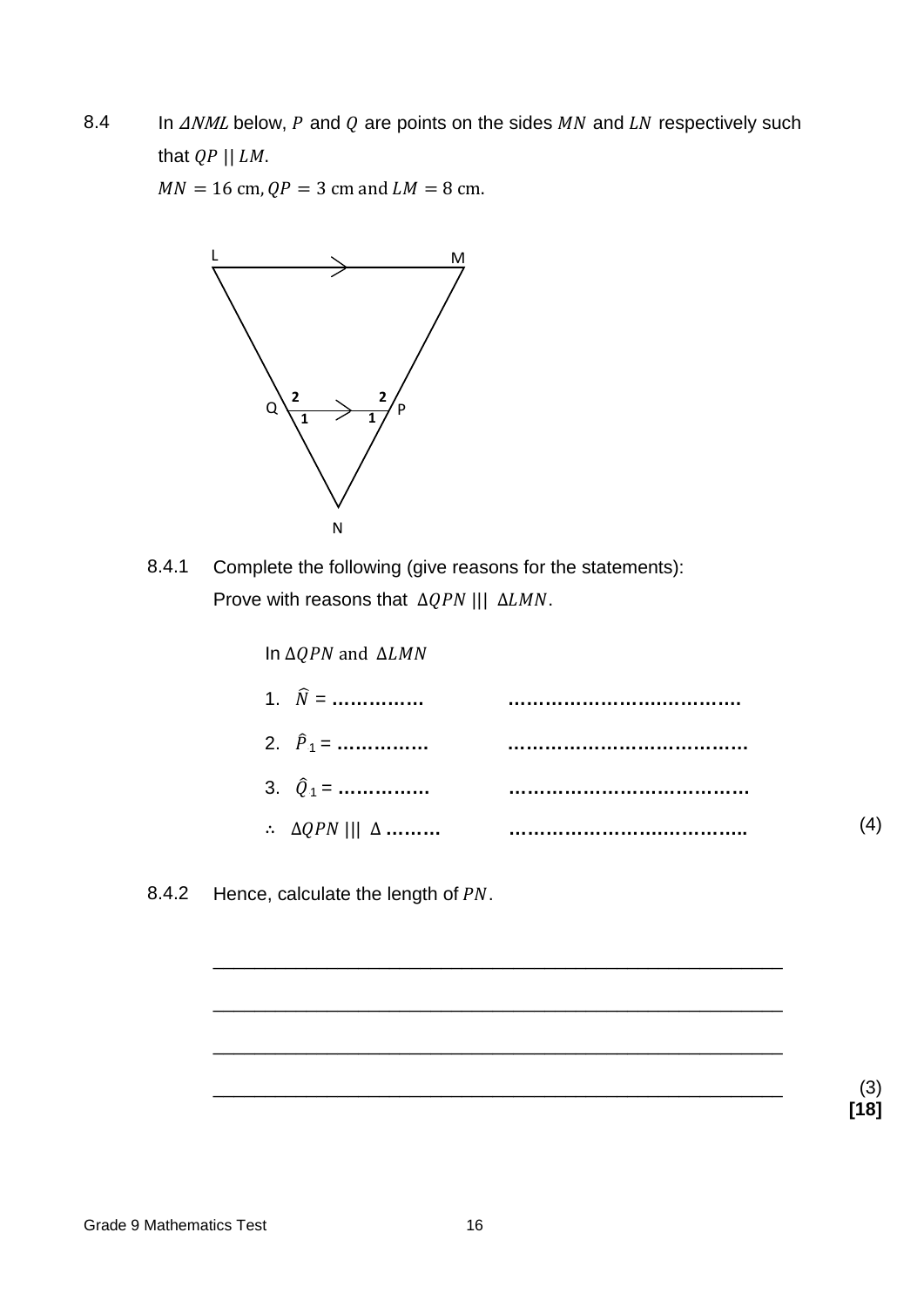

|     |                                                                                                                    | [6] |
|-----|--------------------------------------------------------------------------------------------------------------------|-----|
| 9.4 | Hence, determine the length of $A'A$ ".                                                                            | (1) |
| 9.3 | On the same grid, draw the rotation of $\triangle AOB$ through 180° about the origin to<br>form $\Delta A''OB''$ . | (2) |
| 9.2 | Write down the coordinates of $B'$ , the image of $B$ .                                                            | (1) |
| 9.1 | Use the given grid to draw $\Delta A'OB'$ , the reflection of $\Delta AOB$ in the X-axis.                          | (2) |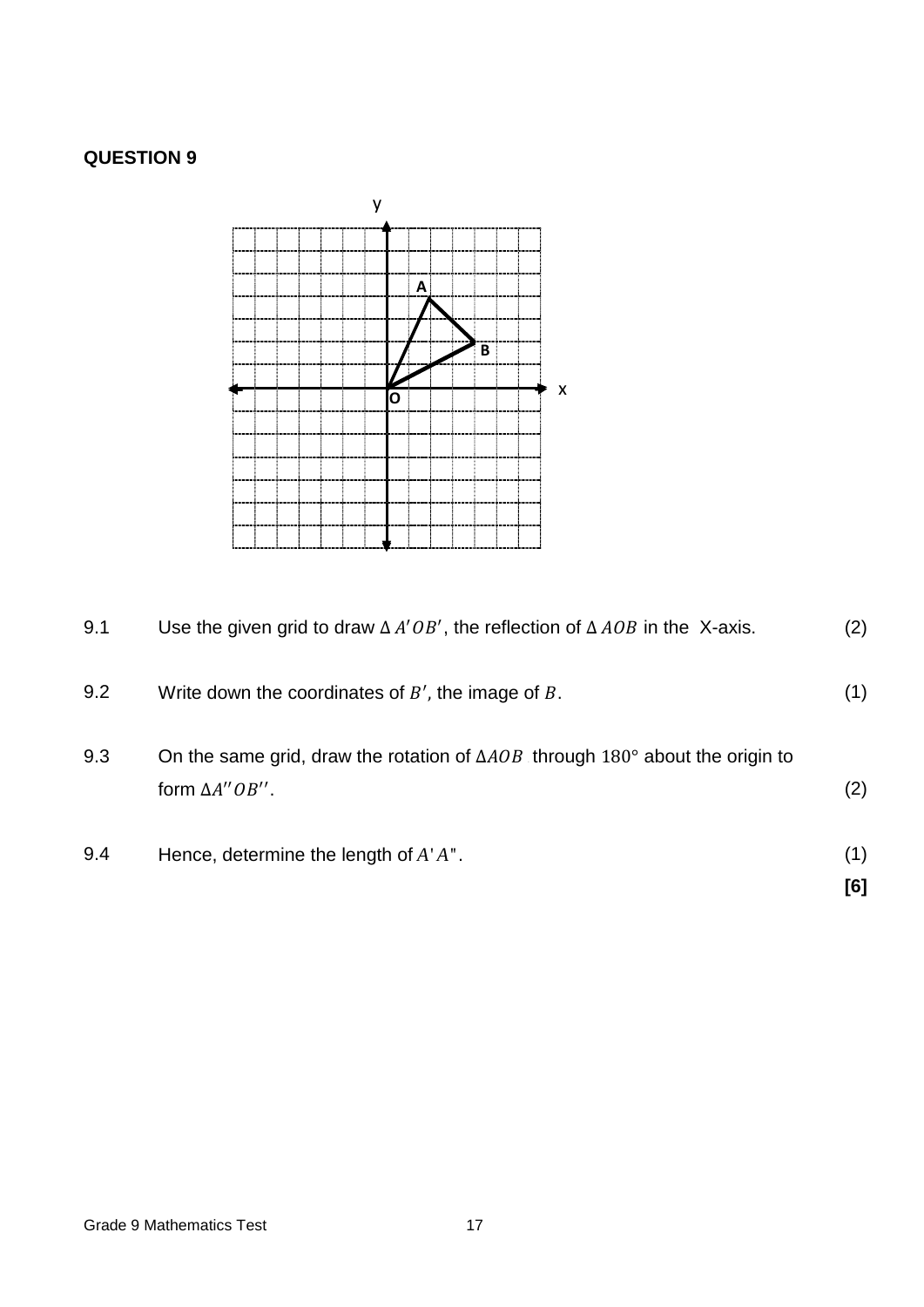10.1



10.1.1 Show that the area of the shaded ring is equal to  $\pi(R^2 - r^2)$ .

\_\_\_\_\_\_\_\_\_\_\_\_\_\_\_\_\_\_\_\_\_\_\_\_\_\_\_\_\_\_\_\_\_\_\_\_\_\_\_\_\_\_\_\_\_\_\_\_\_\_\_\_\_\_\_

\_\_\_\_\_\_\_\_\_\_\_\_\_\_\_\_\_\_\_\_\_\_\_\_\_\_\_\_\_\_\_\_\_\_\_\_\_\_\_\_\_\_\_\_\_\_\_\_\_\_\_\_\_\_\_

\_\_\_\_\_\_\_\_\_\_\_\_\_\_\_\_\_\_\_\_\_\_\_\_\_\_\_\_\_\_\_\_\_\_\_\_\_\_\_\_\_\_\_\_\_\_\_\_\_\_\_\_\_\_\_ (2)

10.1.2 Determine the area of the shaded ring in terms of  $\pi$  if  $R = 14$  cm and  $r = 8$  cm.

\_\_\_\_\_\_\_\_\_\_\_\_\_\_\_\_\_\_\_\_\_\_\_\_\_\_\_\_\_\_\_\_\_\_\_\_\_\_\_\_\_\_\_\_\_\_\_\_\_\_\_\_\_\_\_ (2)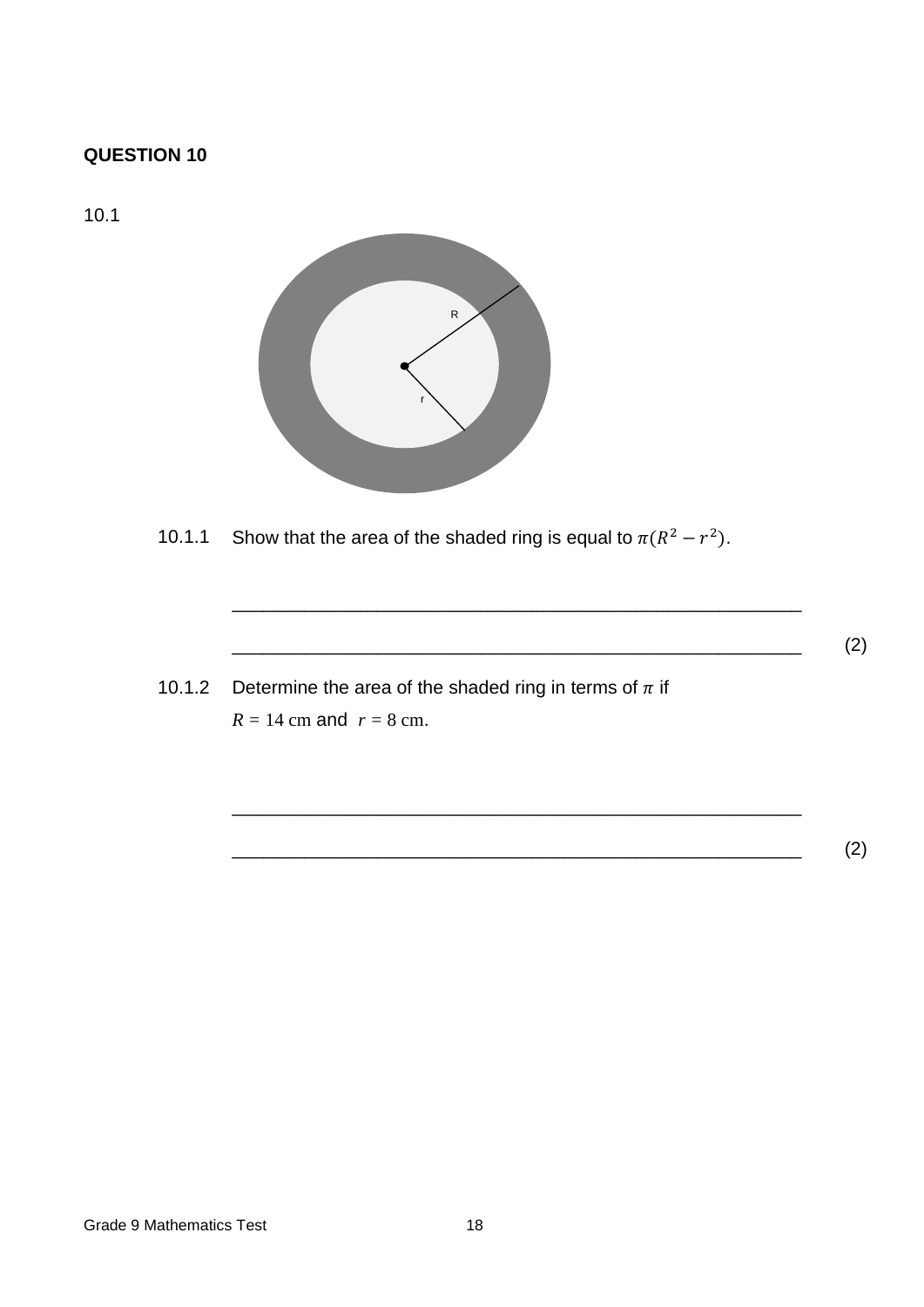$10.2$ In the triangular prism below,  $\Delta PQT \equiv \Delta PRT$ ,  $PQ = PR$  and  $PT \perp QR$ .



- $10.2.1$ Determine the length of QT if  $QR = 48$  cm. (Give a reason for your answer).
- 10.2.2 If  $PQ = PR = 25$  cm, show that  $PT = 7$ cm.

 $(4)$ 

 $(3)$ 

 $(2)$ 

10.2.3 Hence, calculate the area of  $\triangle PQR$ .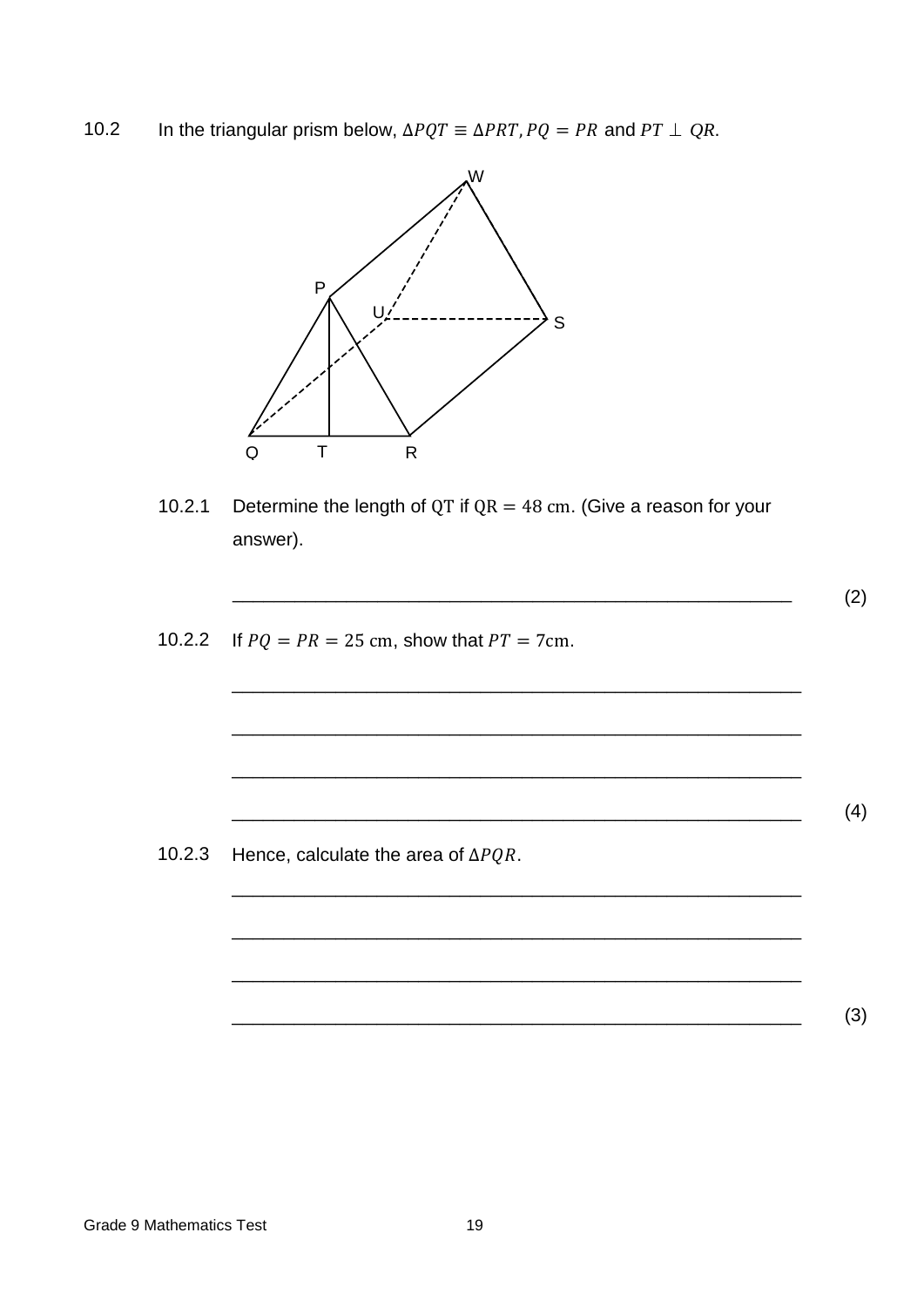10.2.4 Calculate the volume of the prism if  $RS = 80$  cm.  $(2)$ <u> 2000 - Jan James James Barnett, amerikan bahasa perangan perangan perangan perangan perangan perangan perang</u> 10.2.5 Calculate the surface area of the prism.  $(5)$  $\overline{[20]}$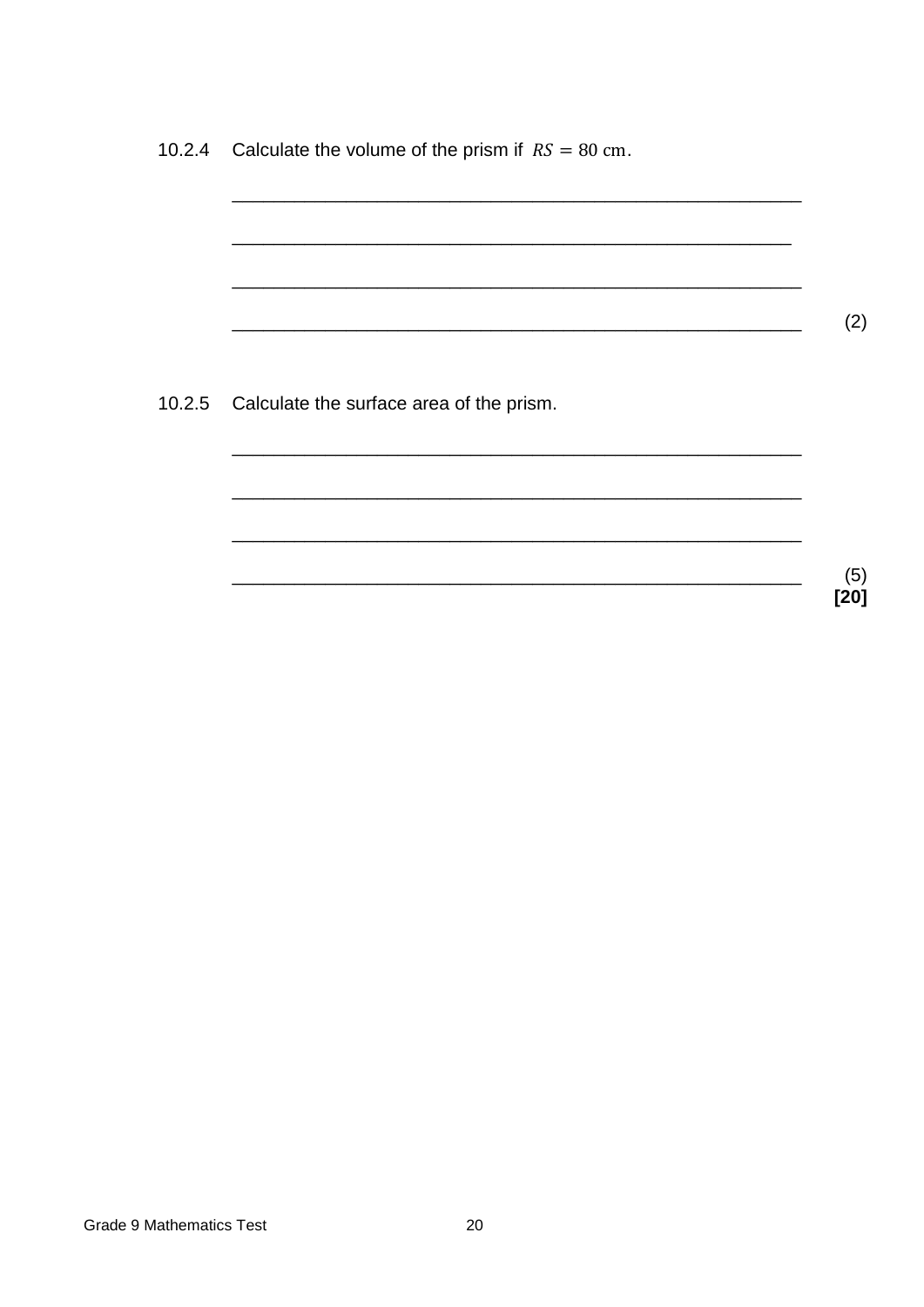The histogram below illustrates the Mathematics test marks, out of 10, obtained by a Grade 9 class.



11.1 Complete the frequency table for the given histogram.

| <b>Mark</b>         | <b>Frequency</b> | <b>Product</b> |
|---------------------|------------------|----------------|
| $\pmb{\mathcal{X}}$ | $\boldsymbol{f}$ | f.x            |
| 1                   | $\overline{2}$   | $\overline{2}$ |
| $\overline{2}$      |                  |                |
|                     |                  |                |
|                     |                  |                |
|                     |                  |                |
|                     |                  |                |
|                     |                  |                |
|                     |                  |                |
|                     |                  |                |

(4)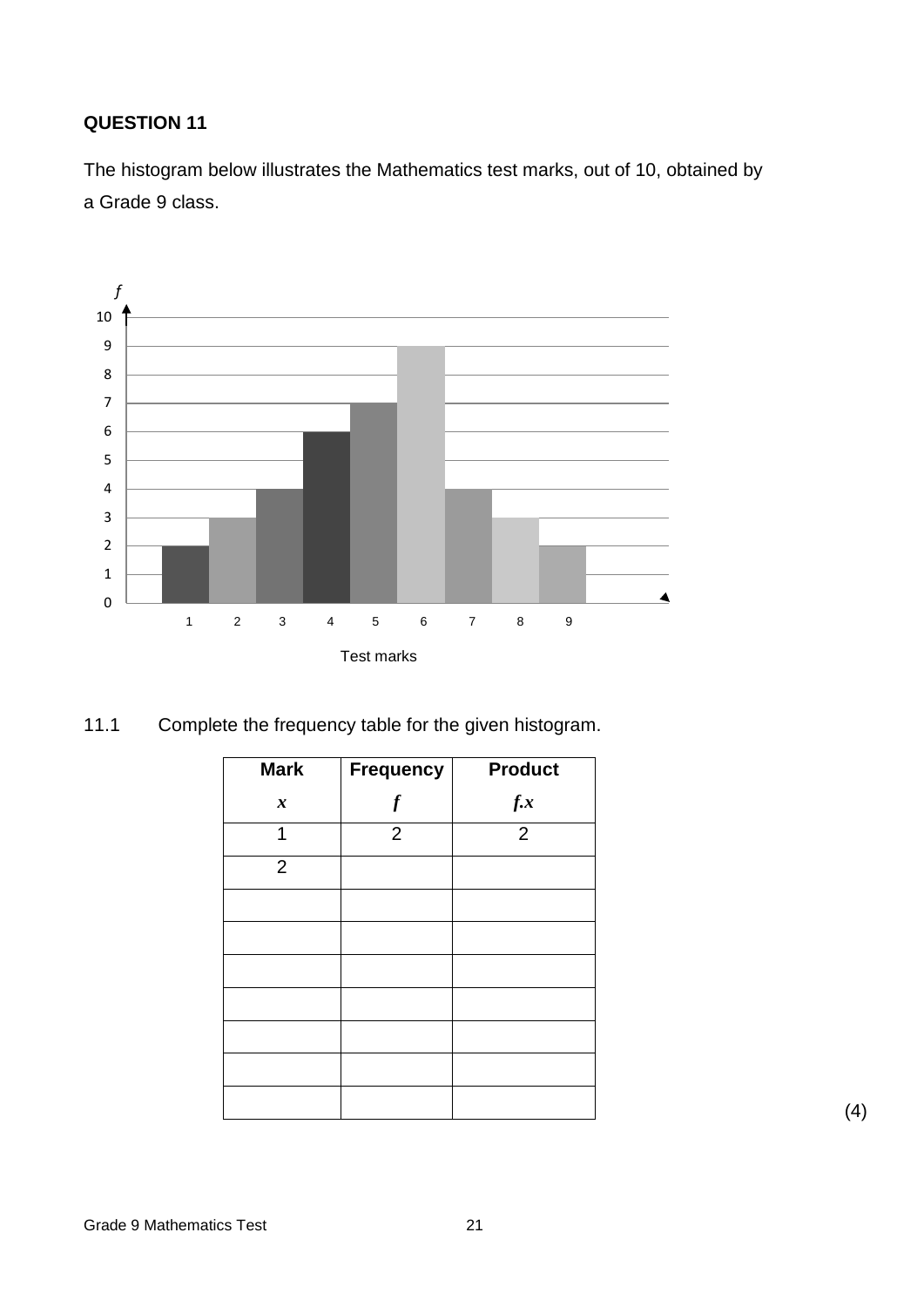| 11.2 | How many learners were tested? |
|------|--------------------------------|
|------|--------------------------------|

| Calculate the mean test mark.                                              |
|----------------------------------------------------------------------------|
|                                                                            |
|                                                                            |
| <u> 1989 - Johann Barbara, margaret eta idazlearia (h. 1989).</u>          |
| <u> 1989 - Johann Stoff, amerikansk politiker (d. 1989)</u>                |
|                                                                            |
| What percentage of the learners obtained 7 or more out of 10 for the test? |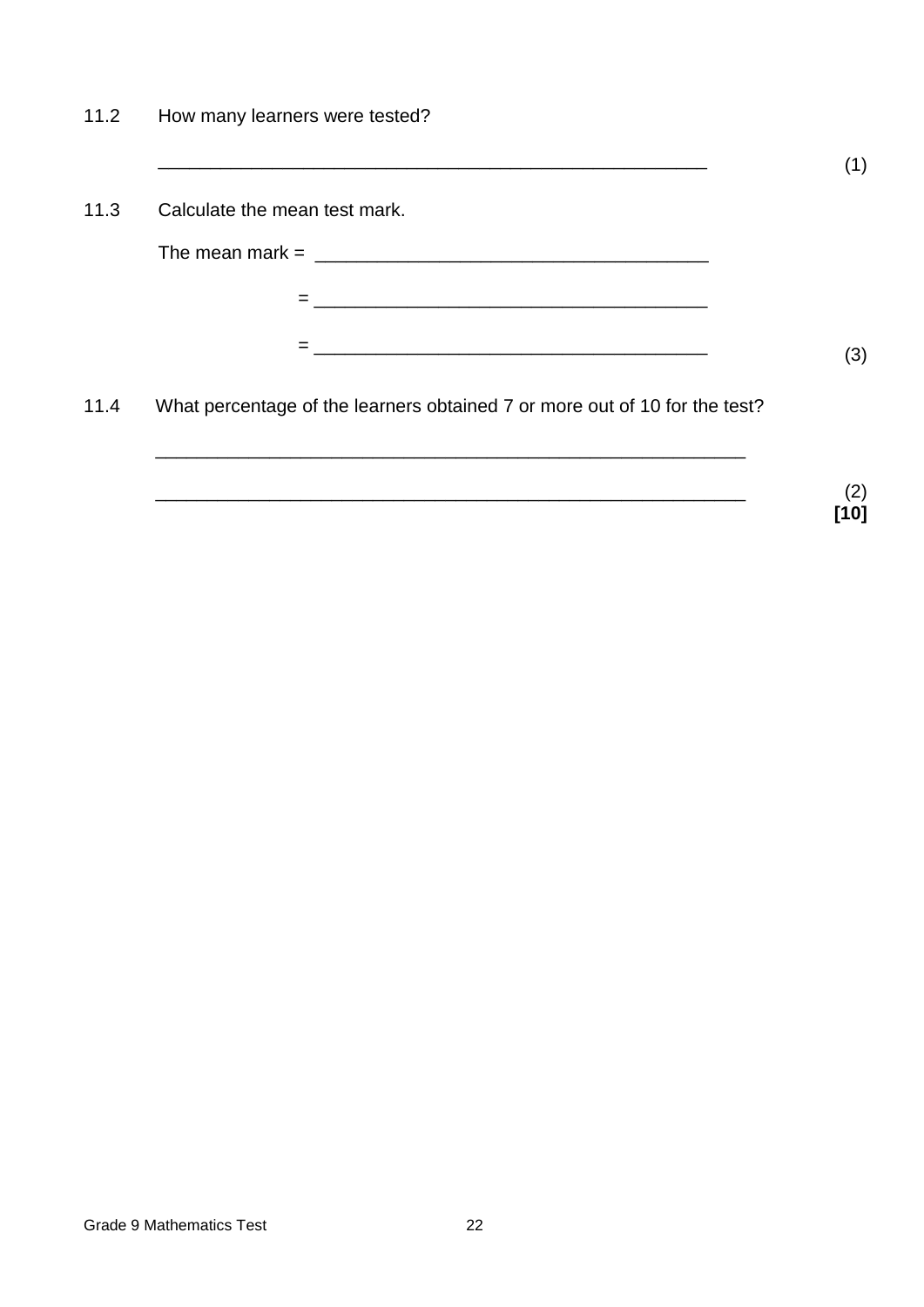The following are the heights, in centimetres, of a group of Grade 9 learners.

| 156 | 147 | 173 | 165 | 170 |
|-----|-----|-----|-----|-----|
| 145 | 153 | 165 | 149 | 158 |
| 163 | 156 | 153 | 157 | 137 |
| 177 | 146 | 150 | 153 | 158 |

12.1 Draw a stem-and-leaf plot to illustrate the data.

| <b>Stem</b> | <b>Leaves</b> |
|-------------|---------------|
| 13          |               |
| 14          |               |
| 15          |               |
| 16          |               |
| 17          |               |

12.2 Use the data to complete each of the following:

| 12.2.1 | The range = $\frac{1}{2}$ The range = $\frac{1}{2}$            | (1)               |
|--------|----------------------------------------------------------------|-------------------|
| 12.2.2 | The mode = $\sqrt{2\pi}$                                       | (1)               |
| 12.2.3 | The median $=$                                                 | (1)               |
| 12.2.4 | The number of learners who are shorter than $160 \text{ cm} =$ | (1)<br><b>[9]</b> |

(5)